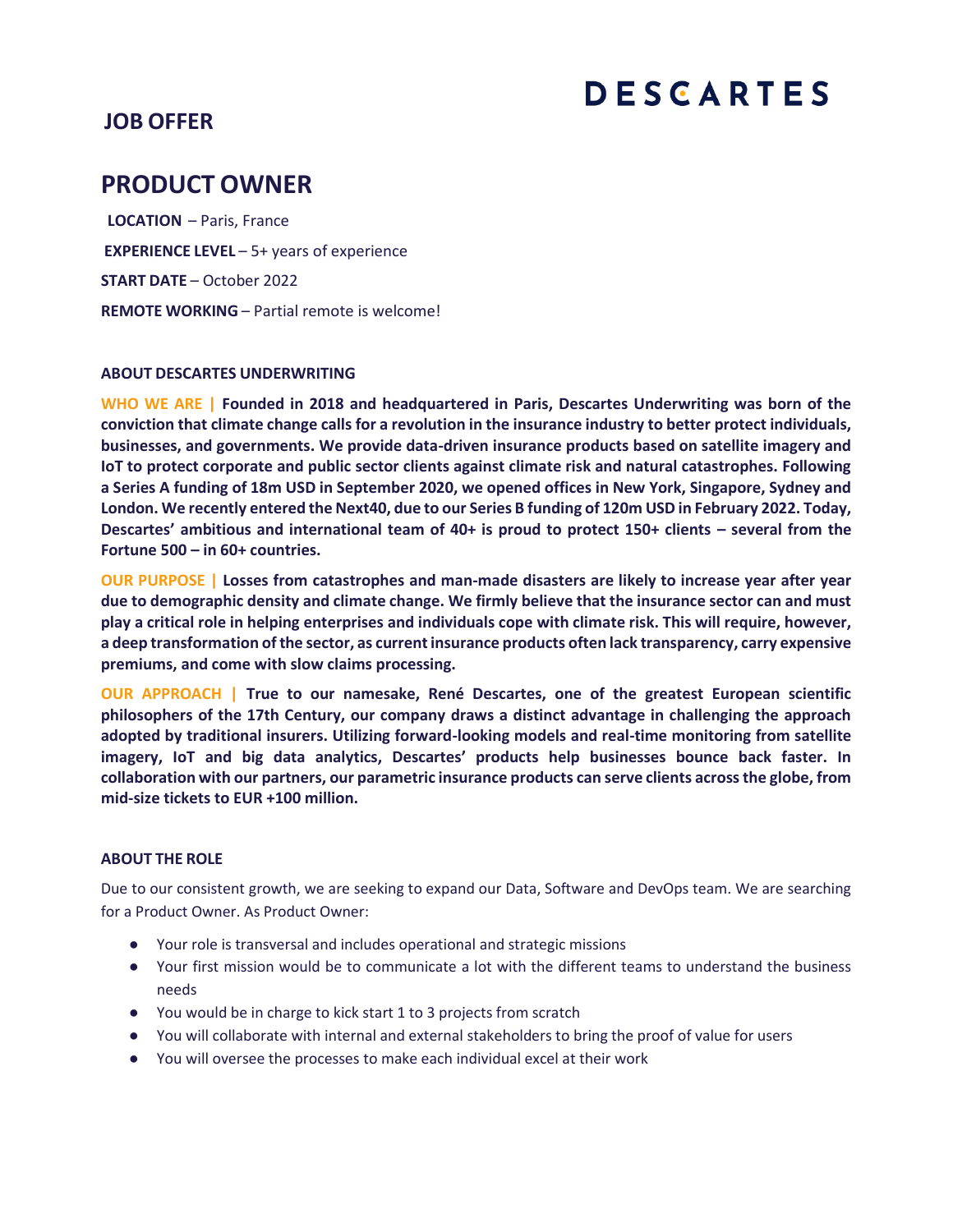# **DESCARTES**

# **JOB OFFER**

## **KEY MISSIONS**

- Elaboration, follow-up and respect of the planning
- Management of internal and external requirements
- Management of the backlog
- Write User Stories based on business requirements
- Detection of user issues and follow-up of resolutions
- Break down and describe the functionalities so that the development team can implement them
- Prepare and present the implementation steps of the solution
- Provide support during the implementation (understanding the workflow)
- Deploy the configurations with the deployment tool and follow the implementation

### **TECH STACK**

- Cloud provider: GCP
- Code versioning tool: Git + Gitlab
- OS: Linux
- Container: Docker
- Code base: Python
- Notification tool: Slack

#### **EQUIPMENT**

- Laptop: premium DELL XPS 15
- OS: you decide

#### **ABOUT YOU**

#### **EXPERIENCE & QUALIFICATIONS**

[Management skills & Must-have]

- 5+ years' experience in Product Owner position(s)
- At least 2 years of experience in team or project management
- Experience managing offshore teams
- Tech roadmap and MVP critical path definition
- Scoping and identifying solutions with business team
- Ability to handle human interactions between tech and business
- Experience with agile developments methods
- Expert knowledge of the best practices and technical landscape of the entire development software lifecycle (microservices, Cloud, CI/CD, TDD, DDD, SOLID principles…)
- Fluency in French and English is mandatory